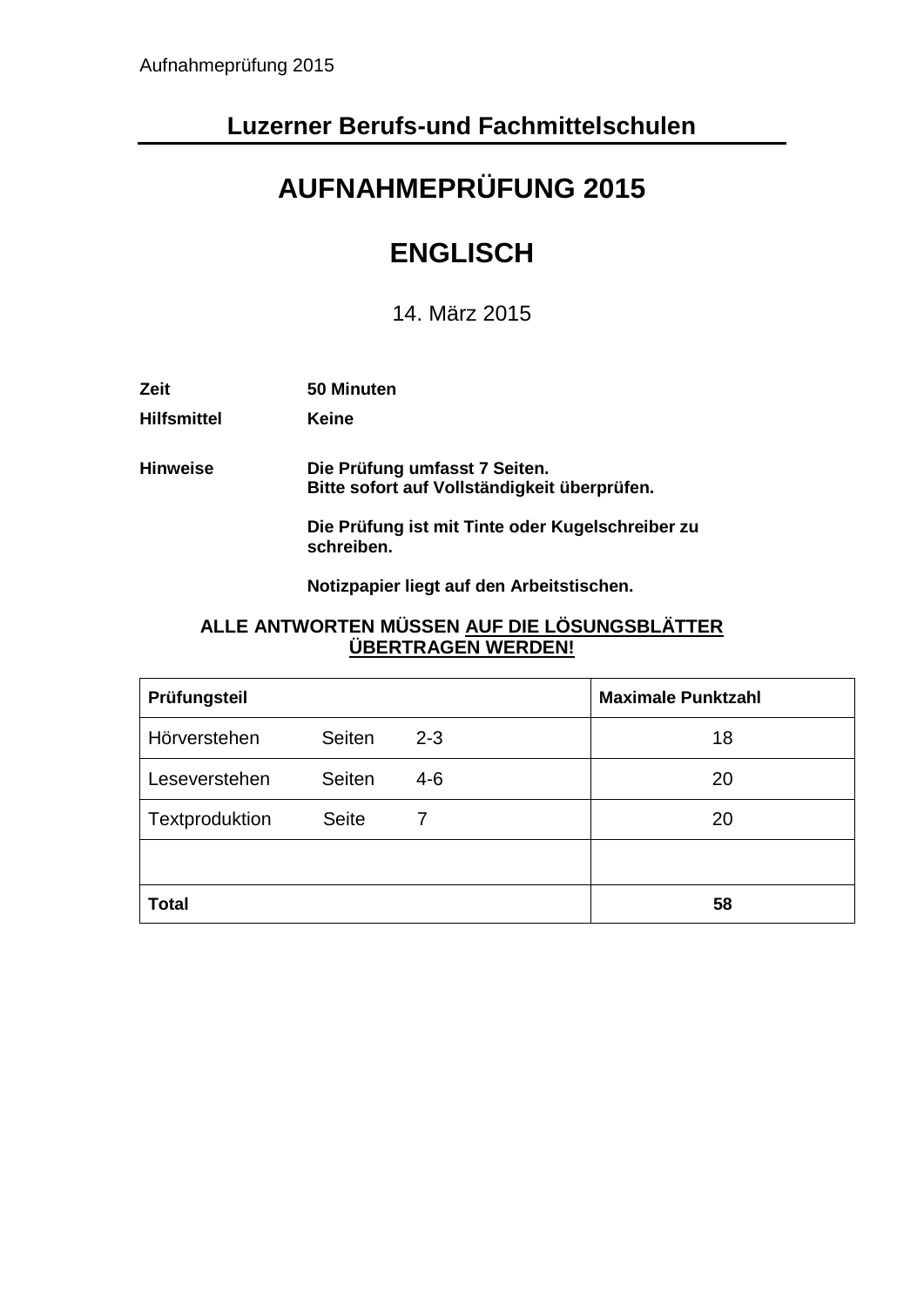#### **LISTENING 18 points**

#### **You will hear each recording twice. There will be a pause before each part to allow you to look through the questions.**

*Part 1 (12 points, 2 points for each correct answer)*

*You will hear someone talking on the radio about tours of historical houses in the south of England. For each question, fill in the missing information (1-3 words) in the numbered space. You now have 20 seconds to look at Part 1.*

**HISTORIC TOURS**

### **South Elmham House** Built: 13<sup>th</sup> century by the bishops of Norwich. Improved:  $16<sup>th</sup>$  century by a group of 1) \_\_\_\_\_\_\_\_\_\_\_\_\_\_\_\_\_\_\_\_\_\_\_\_\_\_\_\_. Features: - Many old, valuable, wall paintings. - Remains of a(n) (2) \_\_\_\_\_\_\_\_\_\_\_\_\_\_\_\_\_\_\_\_\_\_ . **Tours:** - (Including a walk) 2pm, £12, tea/coffee; meal bookable. **Haughley Hall** Built: 14<sup>th</sup> century (outside ruined castle). Improved: 18<sup>th</sup> century. Features: - Once owned by King Henry II, currently owned by a Lord. - Secret (3) \_\_\_\_\_\_\_\_\_\_\_\_\_\_\_\_\_\_\_\_\_\_\_ in the walls. - Two tunnels now closed. Tours: - 11.30 or 2pm, £15 with (4) \_\_\_\_\_\_\_\_\_\_\_\_\_\_\_\_\_\_\_\_\_\_\_, £12 with tea. Groups welcome. **Bedfield House** Built:  $12<sup>th</sup>$  century by the church. Improved: Mid-15<sup>th</sup> century. Features: - Signs that protect against (5) \_\_\_\_\_\_\_\_\_\_\_\_\_\_\_\_\_\_\_\_\_\_\_\_\_\_\_\_\_\_\_\_ are on ceilings and surfaces. - Gardens are joined by (6) **Solution Contract and Contract 2**

Tours: - 10.30 am or 2.30 pm, £13.50 with tea/coffee and cakes. Groups welcome.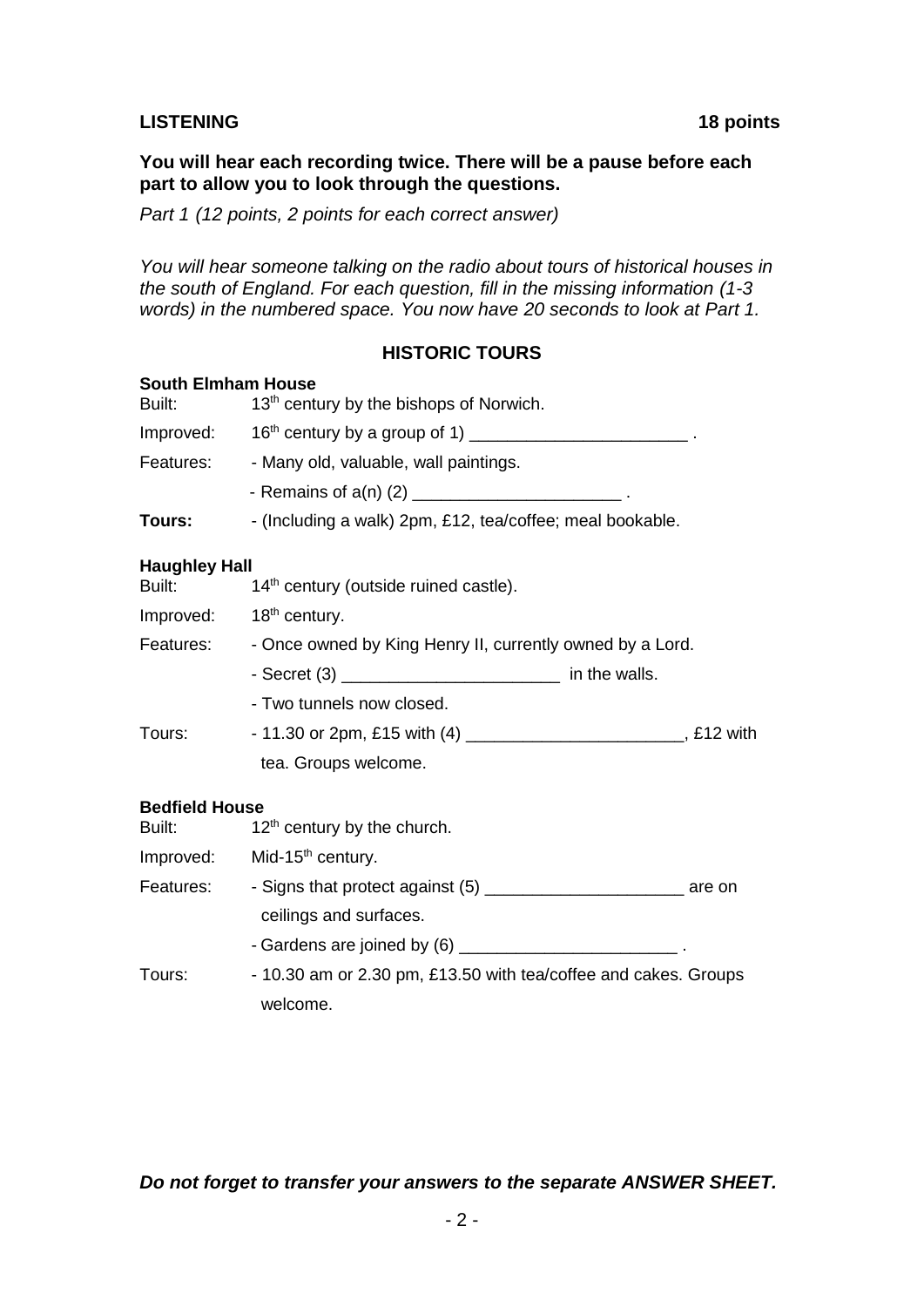#### *Part 2 (6 points, 1 point for each correct answer)*

*You will hear a man talking about a new community centre that is about to open. For each question choose the correct answer a, b or c.* 

- 1. What is the man's main aim in this report?
	- a. To raise finances for the centre
	- b. To ask people to help run the centre
	- c. To encourage different generations to use the centre
- 2. What is said about the building?
	- a. It is brand new.
	- b. It's a historic building that's been changed.
	- c. It needs a lot of work done on it.
- 3. Who will Sally be able to help?
	- a. People recovering from a leg operation
	- b. People trying to improve as an athlete
	- c. People who want to avoid getting injured
- 4. What is not provided regularly for older people?
	- a. Dancing
	- b. Lectures
	- c. Bingo
- 5. Who can John Potter help?
	- a. Only teenagers
	- b. Mostly pensioners
	- c. People of all ages
- 6. What is said about the playgroup?
	- a. Mums are expected to supervise their children.
	- b. Mums can go to work and leave their children all morning.
	- c. Mums will be paid if they want to help there.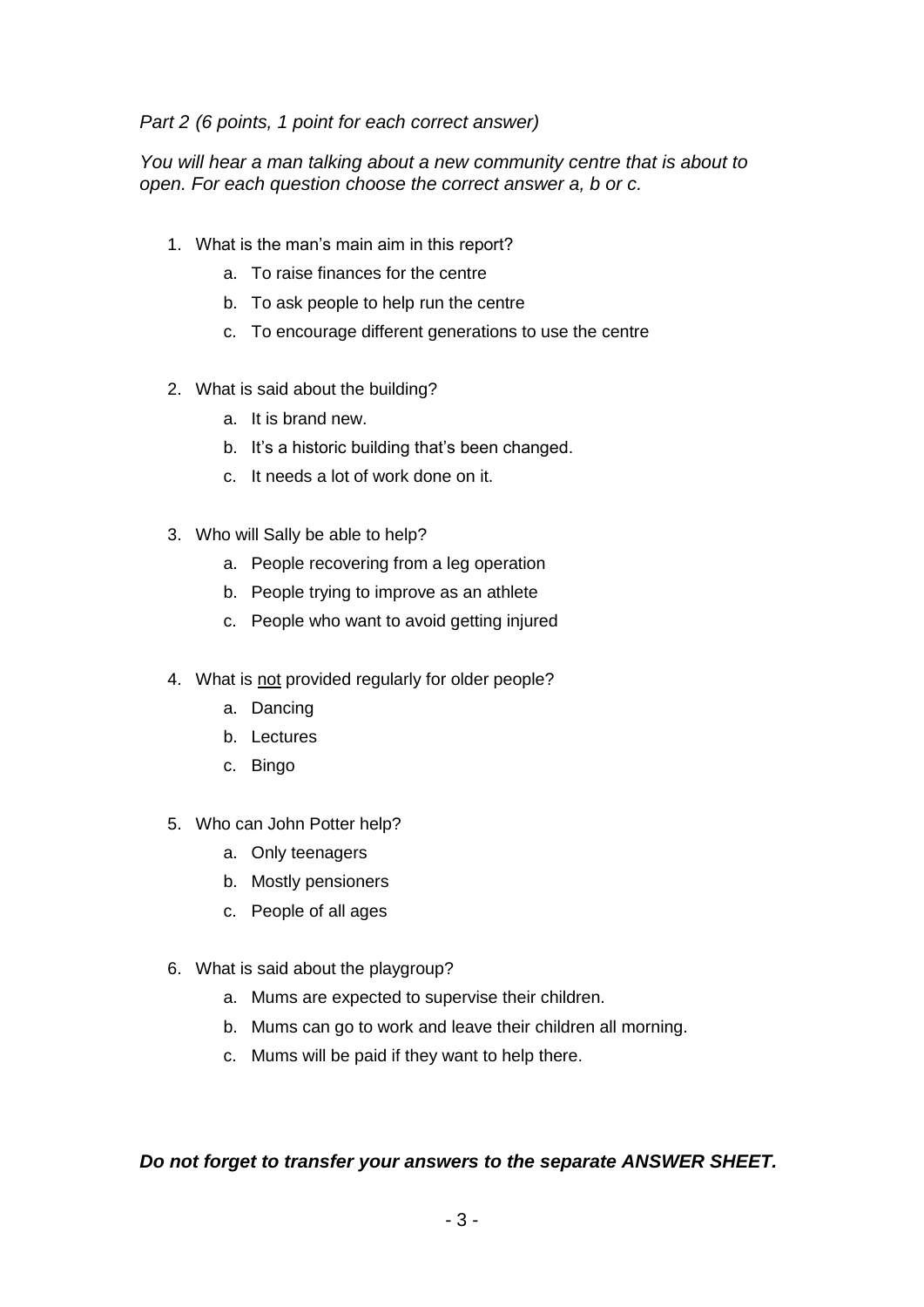### **READING 20 points**

*Part 1 (10 points, 2 points for each correct answer)*

*Read the following text and choose the correct answer a, b, c* or *d to questions 1-5.* 

I know that it is my job to make sure that everything goes well for the tourists and I feel I work hard for the company. I cannot be blamed for last week.

I met the group at the airport and took them to the coach. The coach driver was a bit annoyed because the flight was late. But it wasn't far to the hotel and everyone was looking forward to their dinner. We hadn't used the Hotel Riviera before but our normal one had a conference in it so it was fully booked.

When I announced our arrival at the reception desk, they said they were full. I had booked rooms for the group but the manager said they were cancelled by phone a few days before. He insisted that he recognised my voice and that I had made the phone call. We had a bit of an argument but they obviously didn't have enough rooms.

In the end the manager phoned other hotels in the town and found rooms for everyone but in four different hotels. By this time the coach had gone so we had to get taxis and some of the tourists started to get very angry with me. I still don't know who made that phone call but it definitely wasn't me.

- 1. What is the writer trying to do?
	- a. argue
	- b. apologise
	- c. explain
	- d. complain
- 2. Who was the text written to?
	- a. one of the tourists
	- b. the writer's employer
	- c. the hotel manager
	- d. the coach company
- 3. Why weren't any rooms available at the Hotel Riviera?
	- a. A conference was taking place there.
	- b. There were more people in the group than expected.
	- c. Someone had forgotten to book them.
	- d. Someone had said they were not needed.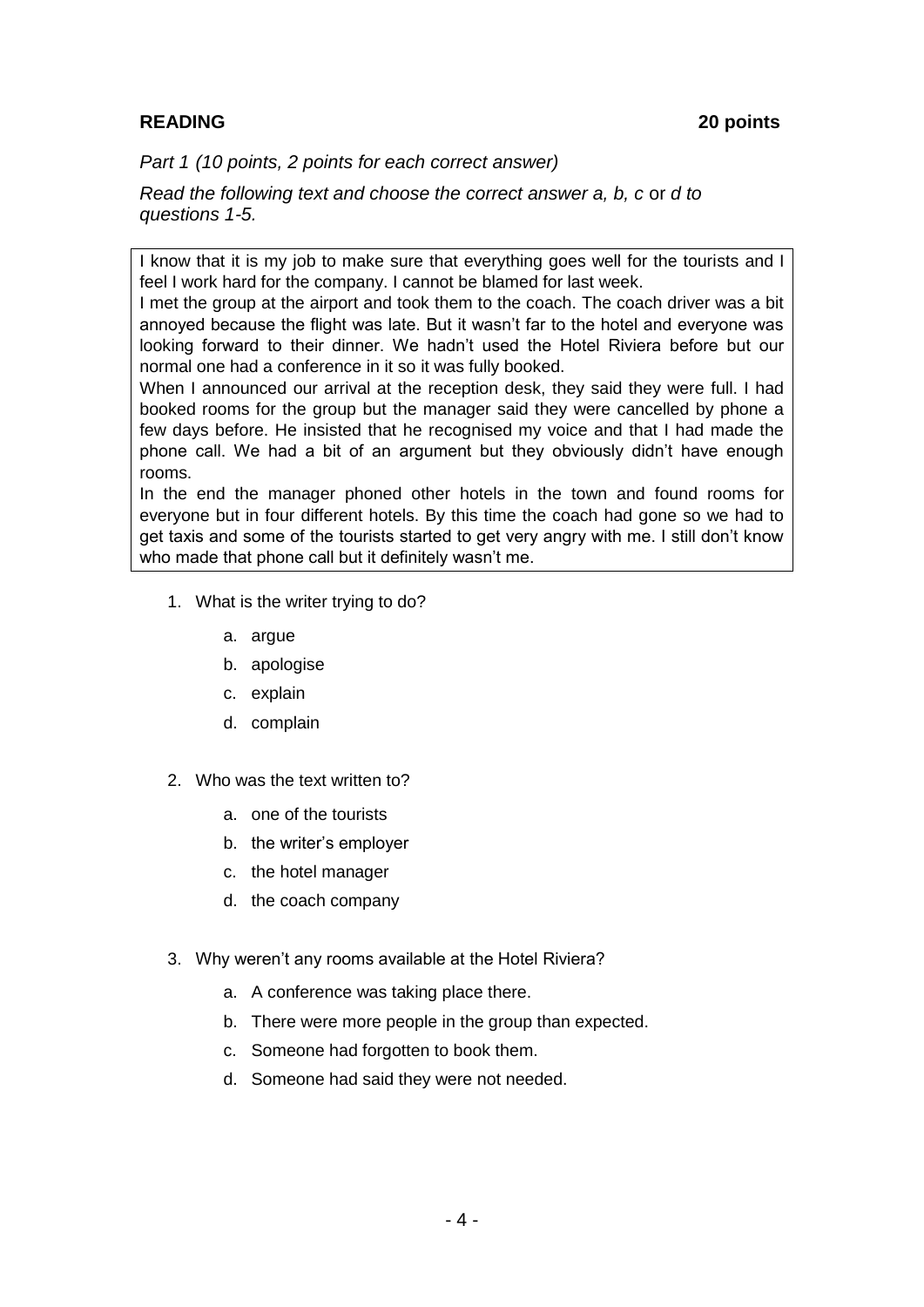- 4. What happened in the end?
	- a. The tourists got angry with the hotel manager.
	- b. The tourists couldn't stay together.
	- c. The writer found other hotels with rooms.
	- d. The writer called the coach driver back.
- 5. Which of the following diaries was written by one of the tourists?
	- a. 'Someone had made a mistake with our hotel booking and the hotel had given our rooms to other people.'
	- b. 'The hotel we were taken to wasn't good enough so we asked to change to a different one.'
	- c. 'We got to the airport and had to wait for the coach. So it was really late when we got to the hotel. '
	- d. 'The coach driver took us to the wrong hotel and they knew nothing about us.'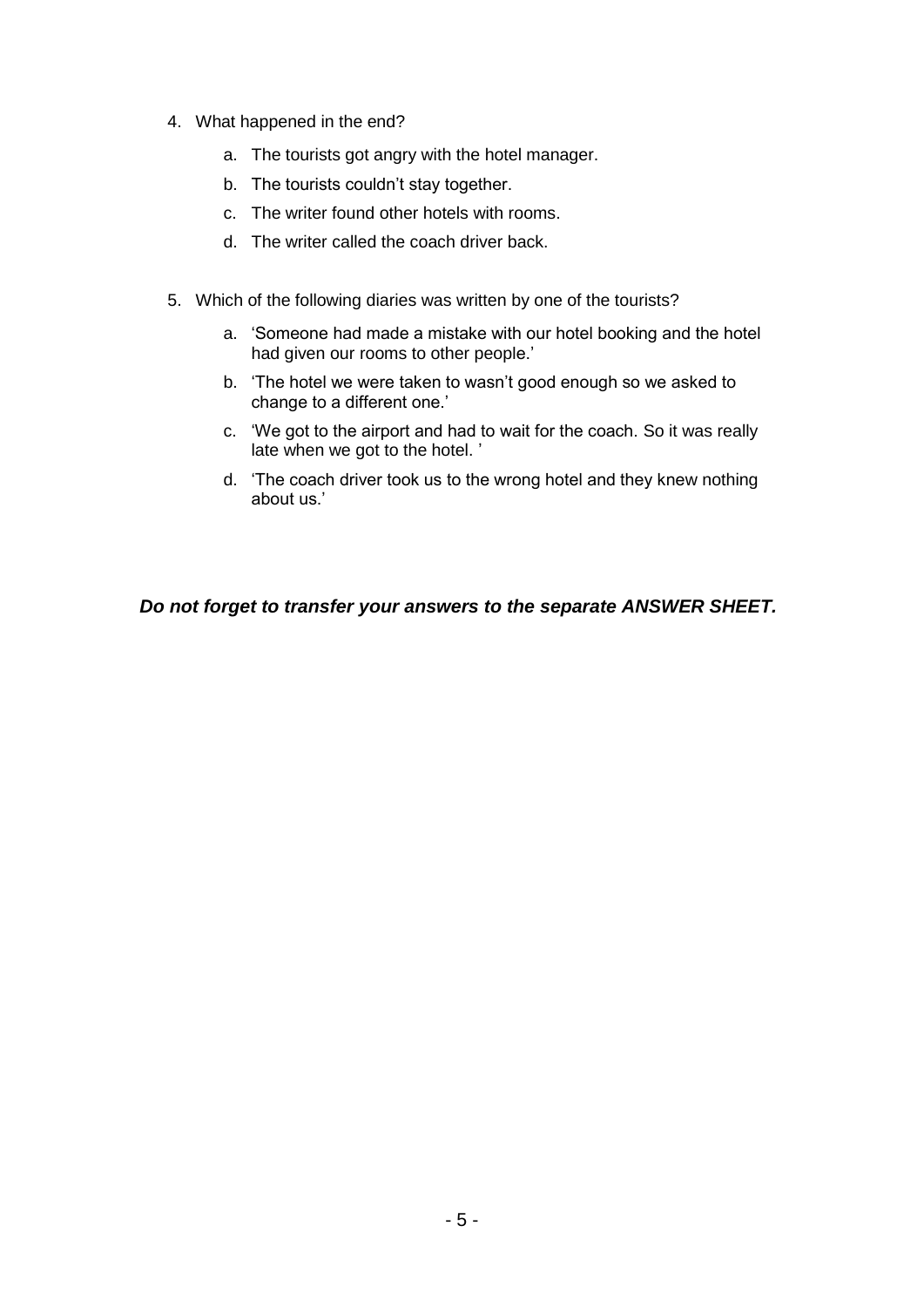#### *Part 2 (10 points, 1 point for each correct answer)*

*Read the text below and choose the correct word for each space. For each question, mark the letter next to the correct word (a, b, c or d) on your answer sheet. There is an example (0) at the beginning.*

#### **PERSONAL SPACE**

More and more people live in large cities these days and this means that it is becoming more and more difficult to find space and time (0) **b** ourselves. But for many people, personal privacy is very important. In many homes, a few minutes in the bathroom is all the privacy that is  $(1)$ .

Teenagers especially need their own personal space at home where they can feel relaxed and private. But, of course, not all teenagers are (2) \_\_\_\_ enough to have a room of their own. Where space is short, they often have to (3) a bedroom with a brother or sister. In that case, it's a good (4) \_\_\_\_ for them to have a special area or corner of the room to (5) \_\_\_\_ their own.

It's especially important for young people to have somewhere to (6) their personal things. This may or may not be a tidy place and it is not a good idea for parents to try and tell teenagers how to (7) \_\_\_\_ their space as this is (8) \_\_\_\_ to lead to arguments. Parents can, however, (9) sure that there are enough storage spaces such as shelves, cupboards and boxes. This will (10) the teenagers to keep their space tidy if they want to.

| 0              | a at          | b for          | c in       | d on         |
|----------------|---------------|----------------|------------|--------------|
| $\mathbf 1$    | a confident   | available<br>b | c general  | d<br>average |
| $\overline{2}$ | a dizzy       | b<br>early     | lucky<br>C | d<br>happy   |
| 3              | separate<br>a | share<br>b     | c divide   | join<br>d    |
| 4              | sense         | opinion        | idea       | thought      |
|                | a             | b              | C.         | d            |
| 5              | mind          | b              | say        | tell         |
|                | a             | call           | C          | d            |
| 6              | belong        | b              | support    | d            |
|                | a             | save           | c          | keep         |
| $\overline{7}$ | organize      | b              | operate    | d            |
|                | a             | repair         | c          | review       |
| 8              | really        | quickly        | actually   | likely       |
|                | a             | b              | C          | d            |
| 9              | find          | make           | get        | d            |
|                | a             | b              | C          | put          |
| 10             | afford<br>a   | let<br>b       | c allow    | d<br>set     |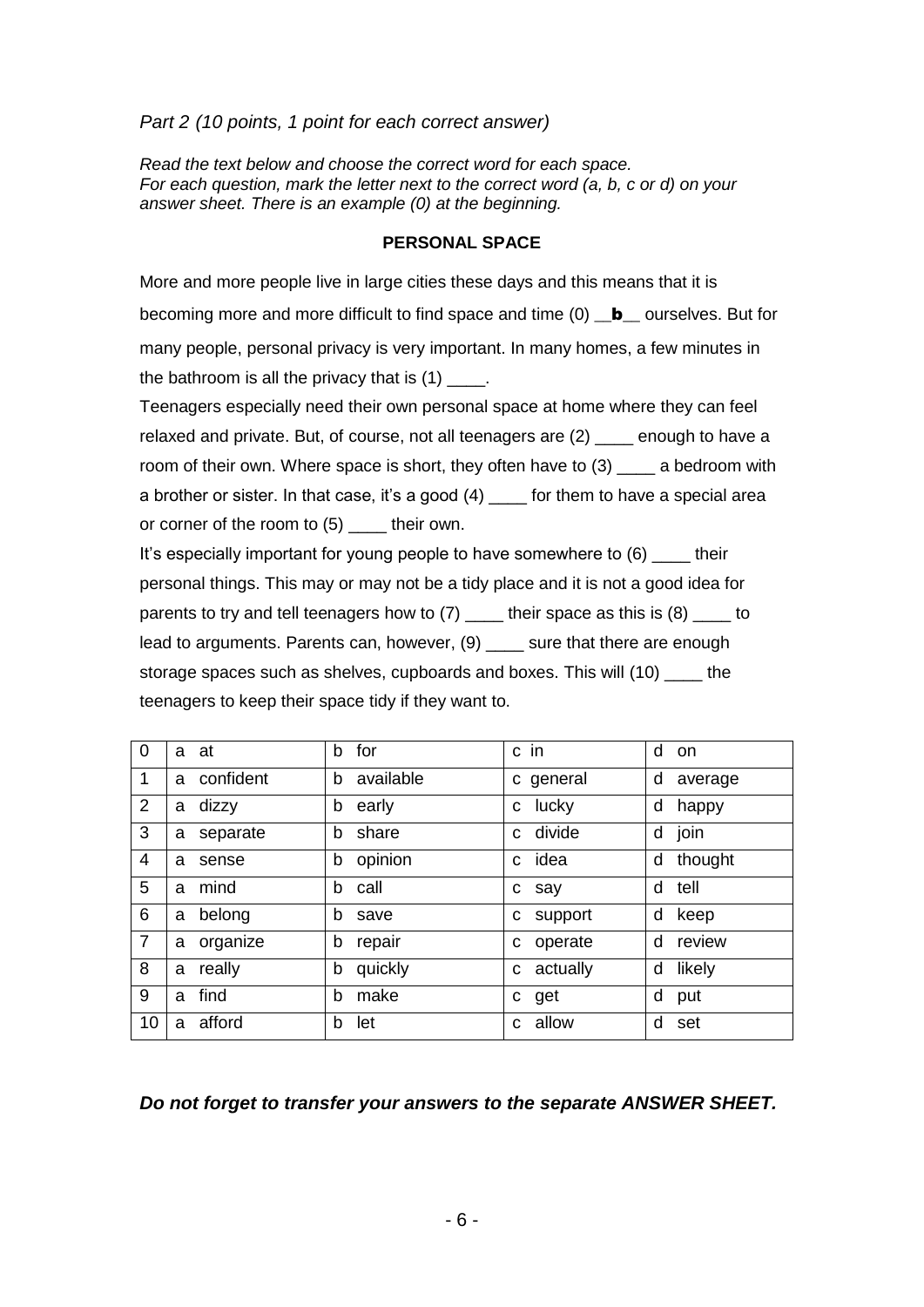*You have just been on a visit to another country. You are writing a letter/email to your English penfriend.* 

- $\triangleright$  Describe what you saw.
- $\triangleright$  Tell your friend how you felt.
- $\triangleright$  Say if you would like to go again or not and why.
- $\triangleright$  Ask your friend about his/her holidays.

*Write 100-120 words on your answer sheet. If you write less than 100 words, you will lose points.* 

#### *Write your text on the ANSWER SHEET.*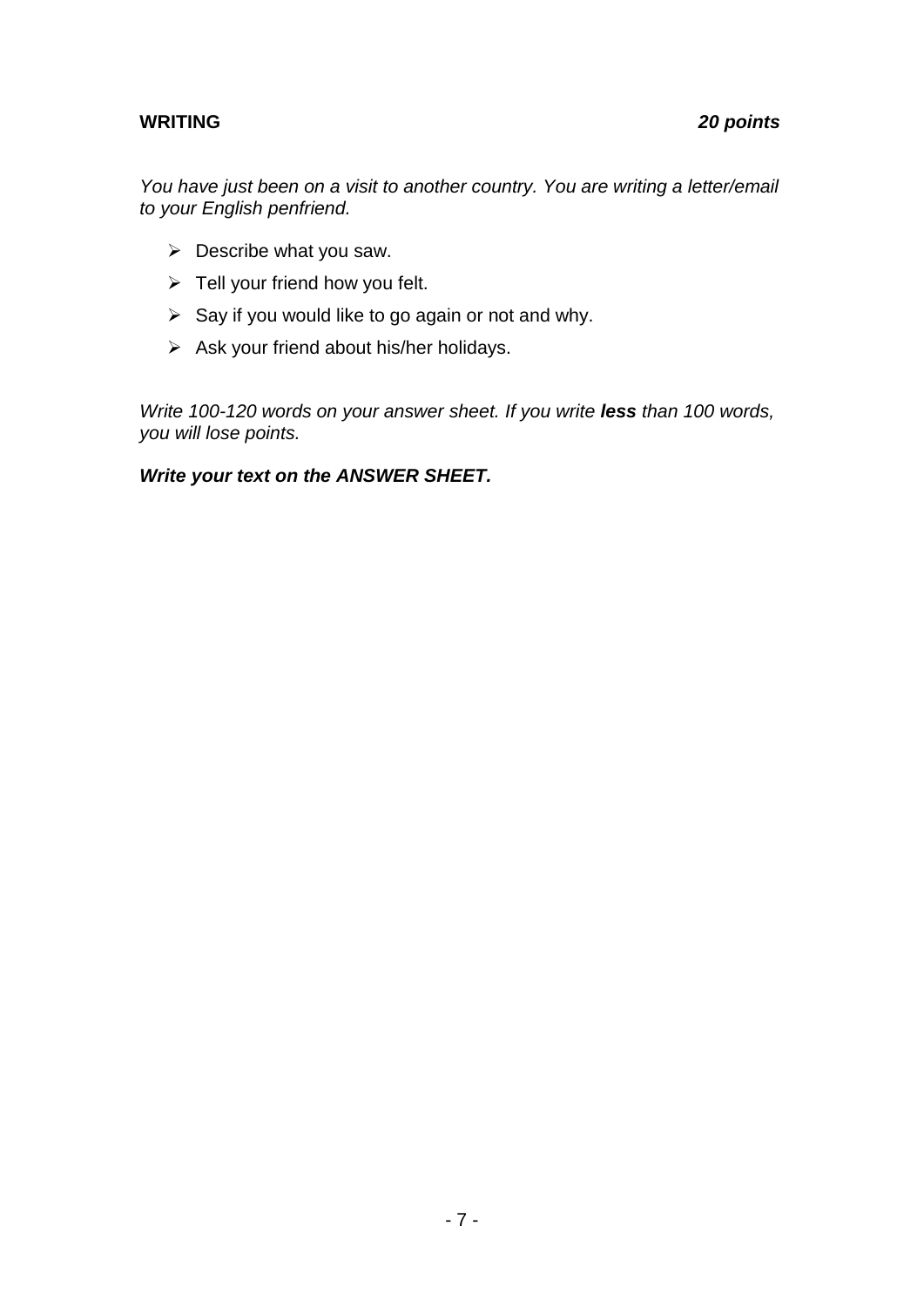### **Luzerner Berufs-und Fachmittelschulen**

# **AUFNAHMEPRÜFUNG 2015**

## **ENGLISCH**

14. März 2015

# **LÖSUNGSBLÄTTER / ANSWER SHEET**

| Name, Vorname | Nr. |
|---------------|-----|
|               |     |

Note

| <b>Zeit</b>        | 50 Minuten                                                                                                                                                                                           |
|--------------------|------------------------------------------------------------------------------------------------------------------------------------------------------------------------------------------------------|
| <b>Hilfsmittel</b> | <b>Keine</b>                                                                                                                                                                                         |
| <b>Hinweise</b>    | Die LÖSUNGSBLÄTTER umfassen 4 Seiten.<br>Bitte sofort auf Vollständigkeit überprüfen.<br>Die Prüfung ist mit Tinte oder Kugelschreiber zu<br>schreiben.<br>Notizpapier liegt auf den Arbeitstischen. |

| Prüfungsteil   |               |         | <b>Maximale</b><br><b>Punktzahl</b> | <b>Erreichte</b><br><b>Punkte</b> |
|----------------|---------------|---------|-------------------------------------|-----------------------------------|
| Hörverstehen   | <b>Seite</b>  | 2       | 18                                  |                                   |
| Leseverstehen  | <b>Seite</b>  | 2       | 20                                  |                                   |
| Textproduktion | <b>Seiten</b> | $3 - 4$ | 20                                  |                                   |
|                |               |         |                                     |                                   |
| <b>Total</b>   |               |         | 58                                  |                                   |

| Experte 1 | $\vert$ Experte 2 |
|-----------|-------------------|
|           |                   |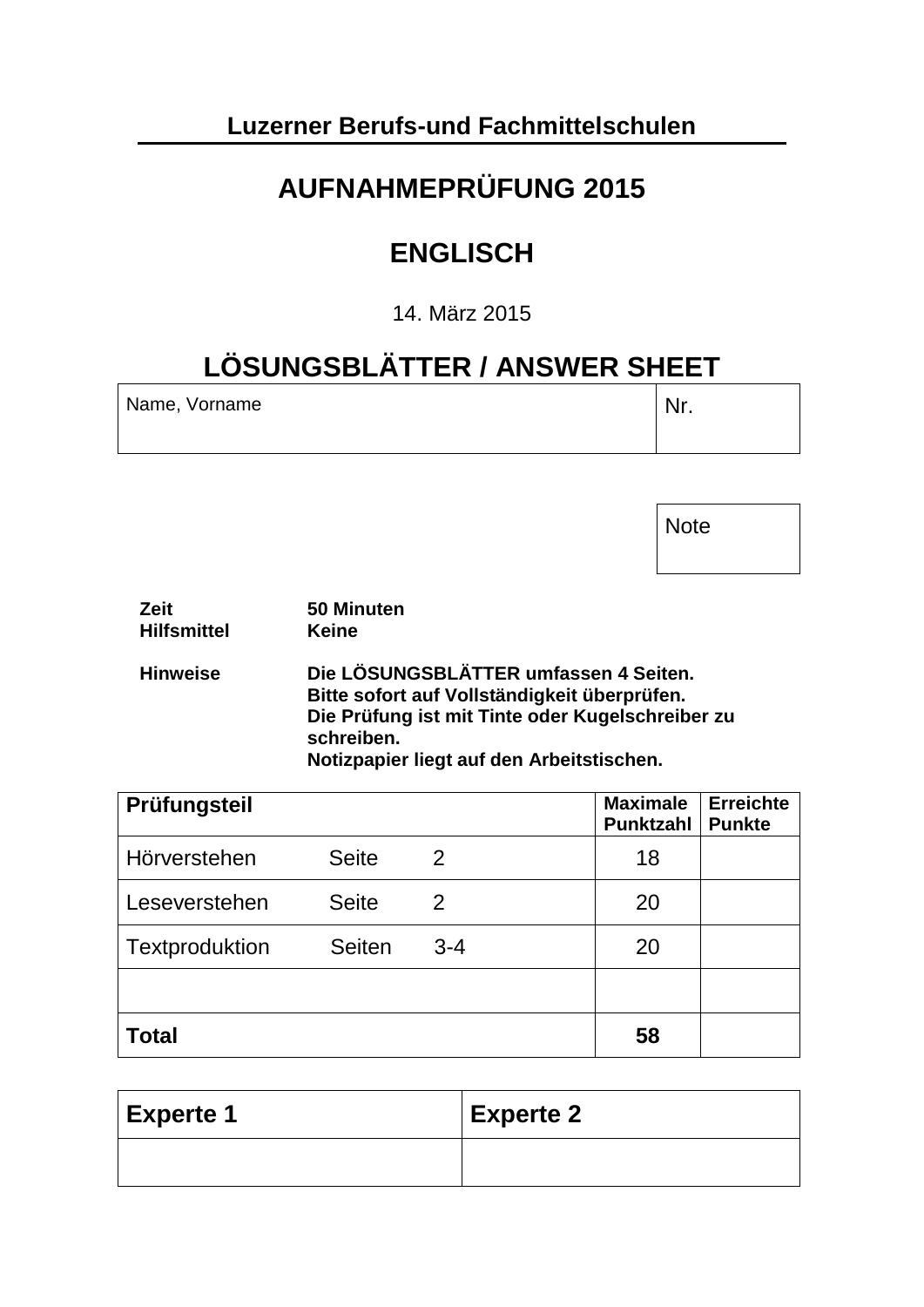| <b>LISTENING</b>                        |              |              |              |                                                |      |                                                                                                                                                                                                                                |              |                                 |
|-----------------------------------------|--------------|--------------|--------------|------------------------------------------------|------|--------------------------------------------------------------------------------------------------------------------------------------------------------------------------------------------------------------------------------|--------------|---------------------------------|
| Part 1 Fill in the missing information. |              |              |              |                                                |      |                                                                                                                                                                                                                                |              | $\frac{1}{2}$ /12 points        |
|                                         |              |              |              |                                                |      |                                                                                                                                                                                                                                |              |                                 |
| 2.                                      |              |              |              |                                                |      |                                                                                                                                                                                                                                |              |                                 |
|                                         |              |              |              |                                                |      |                                                                                                                                                                                                                                |              |                                 |
|                                         |              |              |              | Part 2 choose the correct answer a, b or c     |      |                                                                                                                                                                                                                                |              | $\frac{1}{\sqrt{2}}$ / 6 points |
|                                         | 1. $a$ b $c$ |              |              |                                                |      | 4. a b c                                                                                                                                                                                                                       |              |                                 |
|                                         | 2. $a$ b $c$ |              |              |                                                |      | 5. a b c                                                                                                                                                                                                                       |              |                                 |
|                                         | 3. a b c     |              |              |                                                | 6. a | b and the set of the set of the set of the set of the set of the set of the set of the set of the set of the set of the set of the set of the set of the set of the set of the set of the set of the set of the set of the set | $\mathbf C$  |                                 |
| <b>READING</b>                          |              |              |              |                                                |      |                                                                                                                                                                                                                                |              | $\frac{1}{20}$ / 20 points      |
|                                         |              |              |              | Part 1 Choose the correct answer a, b, c or d. |      |                                                                                                                                                                                                                                |              | $\frac{1}{10}$ / 10 points      |
|                                         | 1. a b c d   |              |              |                                                |      |                                                                                                                                                                                                                                | 4. a b c d   |                                 |
|                                         | 2. a b c d   |              |              | 5. a b c d                                     |      |                                                                                                                                                                                                                                |              |                                 |
| 3. a                                    | b            | $\mathbf{C}$ | d            |                                                |      |                                                                                                                                                                                                                                |              |                                 |
|                                         |              |              |              |                                                |      |                                                                                                                                                                                                                                |              |                                 |
| 1. a                                    | $\mathsf b$  | $\mathbf{C}$ | $\mathsf{d}$ |                                                | 6. a | b                                                                                                                                                                                                                              | $\mathsf{C}$ | $\mathsf{d}$                    |
| 2. a                                    |              | b c d        |              |                                                |      |                                                                                                                                                                                                                                | 7. a b c d   |                                 |
| 3. a                                    | b            | $\mathbf{C}$ | d            |                                                | 8. a | b a                                                                                                                                                                                                                            | $\mathbf{C}$ | d                               |
| 4. a                                    | b            | ${\bf C}$    | d            |                                                | 9. a | b                                                                                                                                                                                                                              | $\mathbf C$  | d                               |
| 5. a                                    | b            | ${\bf C}$    | d            |                                                | 10.a | b                                                                                                                                                                                                                              | $\mathbf{C}$ | d                               |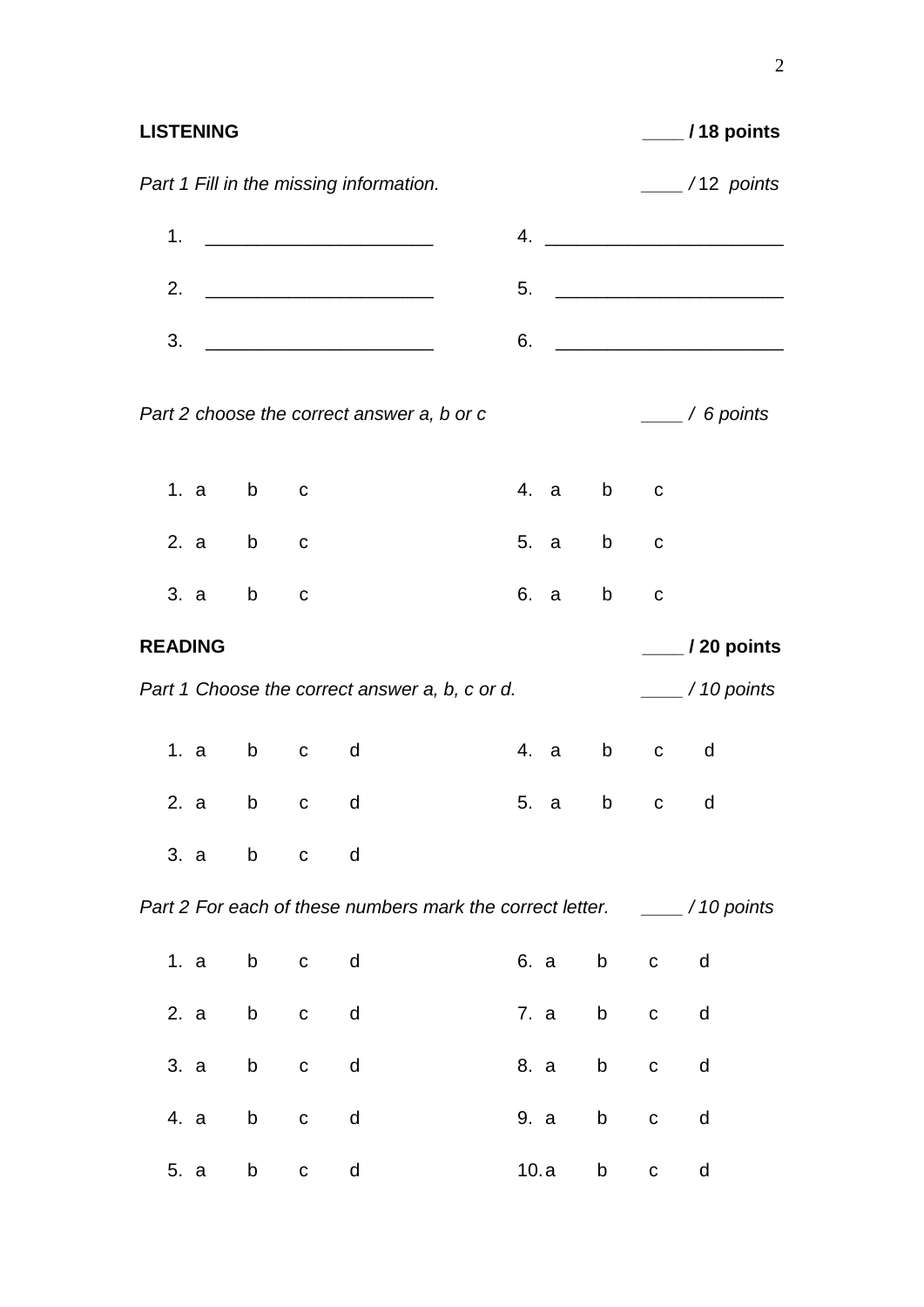| <b>WRITING</b> | $\_$ / 20 points |
|----------------|------------------|
|                |                  |
|                |                  |
|                |                  |
|                |                  |
|                |                  |
|                |                  |
|                |                  |
|                |                  |
|                |                  |
|                |                  |
|                |                  |
|                |                  |
|                |                  |
|                |                  |
|                |                  |
|                |                  |
|                |                  |
|                |                  |
|                |                  |
|                |                  |
|                |                  |
|                |                  |
|                |                  |
|                |                  |
|                |                  |
|                |                  |
|                |                  |
|                |                  |
|                |                  |
|                |                  |
|                |                  |
|                |                  |